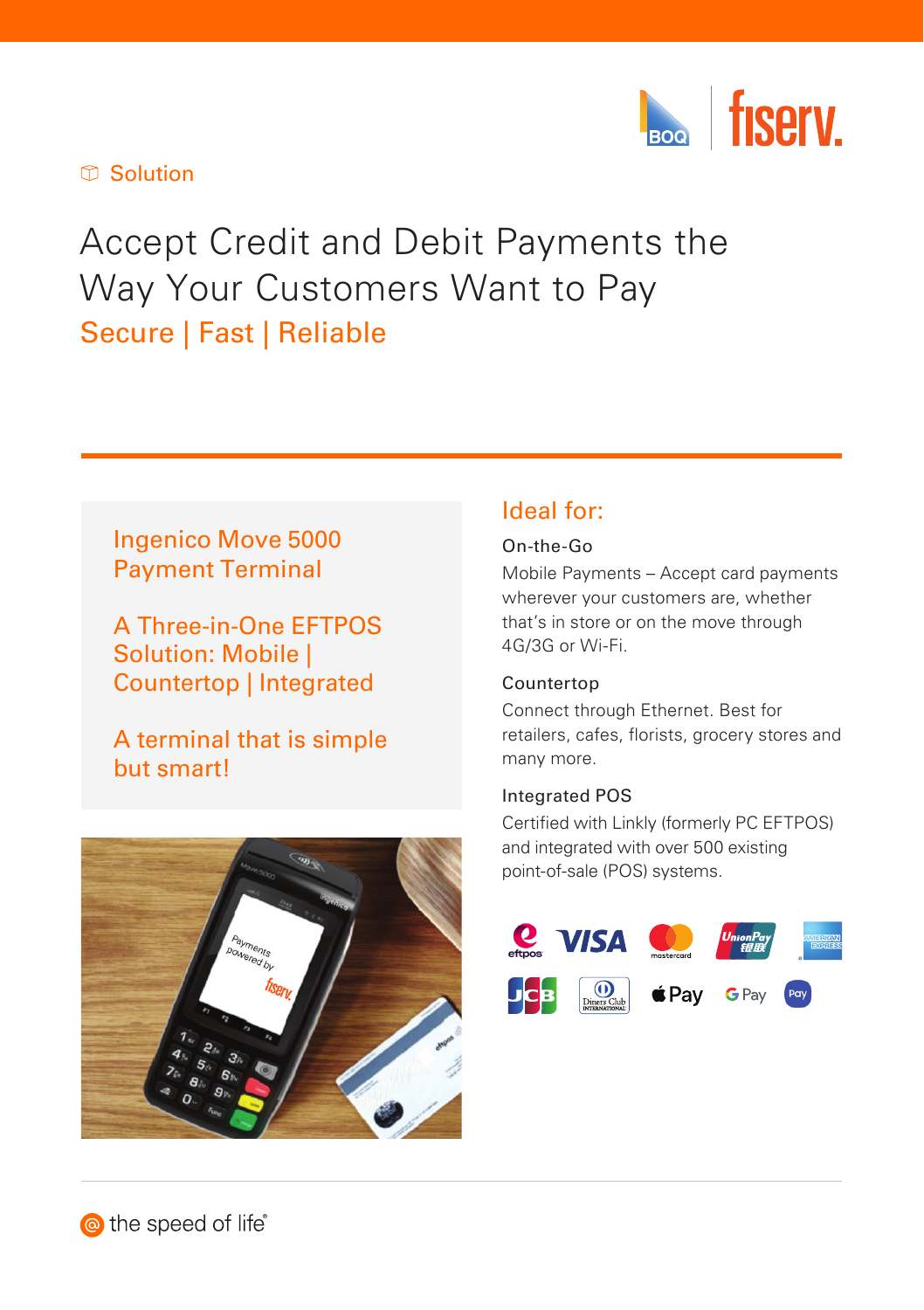|                                                    | <b>Mobile</b>                                                                                                                                                                 | <b>Countertop</b>                                                                         | <b>Integrated</b><br>(With over 500<br>POS systems)                                       |  |  |  |  |
|----------------------------------------------------|-------------------------------------------------------------------------------------------------------------------------------------------------------------------------------|-------------------------------------------------------------------------------------------|-------------------------------------------------------------------------------------------|--|--|--|--|
| <b>Transaction Types</b>                           |                                                                                                                                                                               |                                                                                           |                                                                                           |  |  |  |  |
| Contactless<br>payments                            | ✓                                                                                                                                                                             | ✓                                                                                         | ✓                                                                                         |  |  |  |  |
| Chip and<br><b>PIN</b>                             |                                                                                                                                                                               |                                                                                           |                                                                                           |  |  |  |  |
| <b>MOTO</b><br>(Mail Order/<br>Telephone<br>Order) |                                                                                                                                                                               |                                                                                           |                                                                                           |  |  |  |  |
| Cards<br>accepted                                  | Accepts all major cards<br>Amex <sup>®</sup> , Diners <sup>®</sup> , eftpos <sup>®</sup> ,<br>JCB <sup>®</sup> , Mastercard <sup>®</sup> , Visa <sup>®</sup><br>and UnionPay® | Accepts all major cards<br>Amex, Diners, eftpos,<br>JCB, Mastercard, Visa<br>and UnionPay | Accepts all major cards<br>Amex, Diners, eftpos,<br>JCB, Mastercard, Visa<br>and UnionPay |  |  |  |  |
|                                                    | Connectivity 4G/3G or Wi-Fi                                                                                                                                                   | TCP/IP (Ethernet)                                                                         | PIN Pad connects to<br>your point-of-sale<br>(POS) system                                 |  |  |  |  |

| Value add-ons                     |  |  |  |  |  |  |  |
|-----------------------------------|--|--|--|--|--|--|--|
| Online<br>reporting               |  |  |  |  |  |  |  |
| Contactless<br>surcharging        |  |  |  |  |  |  |  |
| Dynamic<br>Currency<br>Conversion |  |  |  |  |  |  |  |
| <b>Smart Routing</b>              |  |  |  |  |  |  |  |

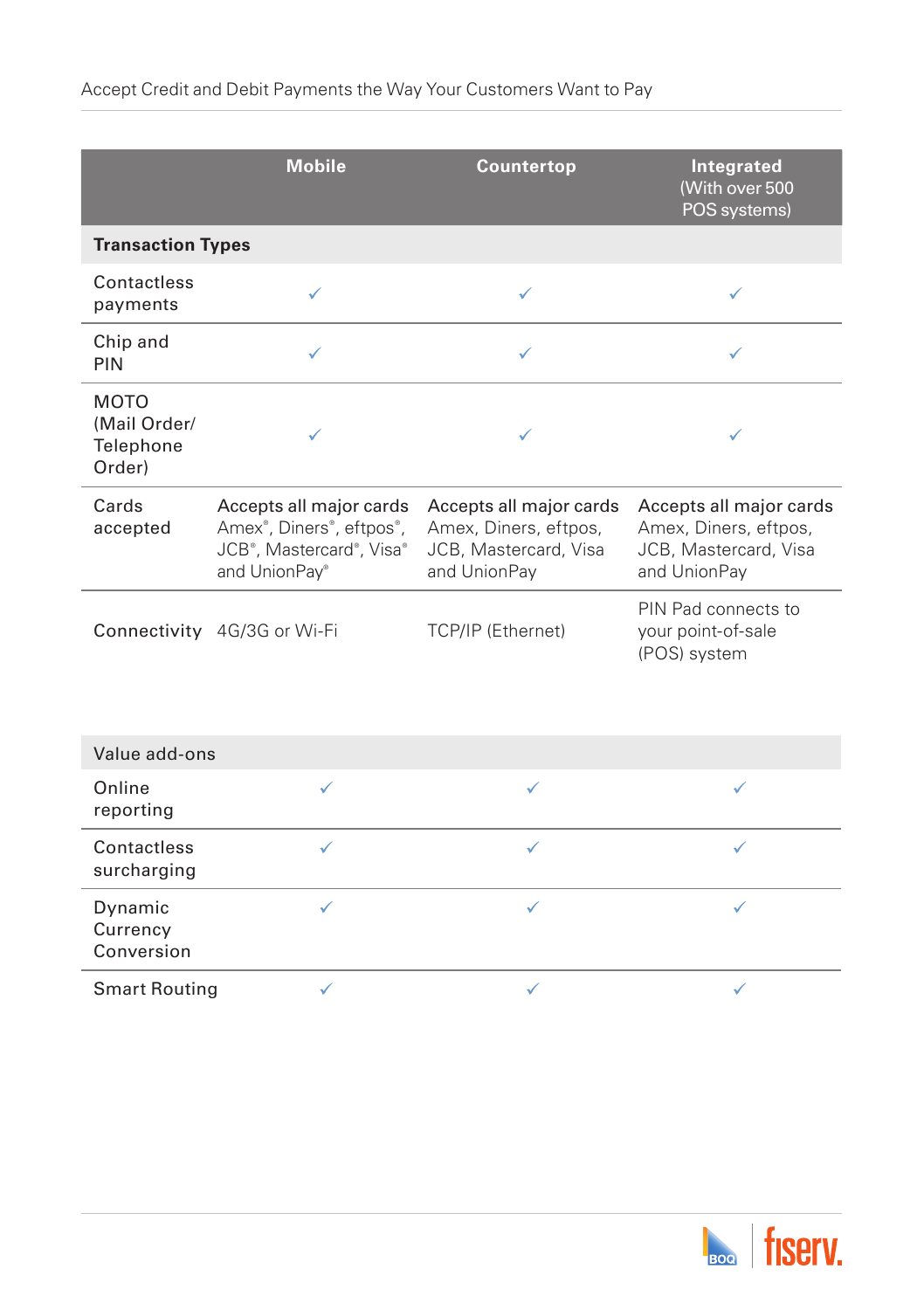# Accept Payment Online and Over the Phone

|                                               | Online                                                                                                                                     | Over the Phone                                                                                                     | APPs and<br>Automated                                                                                 | <b>BYO Gateway</b>                                                                         |  |  |
|-----------------------------------------------|--------------------------------------------------------------------------------------------------------------------------------------------|--------------------------------------------------------------------------------------------------------------------|-------------------------------------------------------------------------------------------------------|--------------------------------------------------------------------------------------------|--|--|
|                                               | <b>VISA 1 1 0 AM</b>                                                                                                                       |                                                                                                                    |                                                                                                       | <b>VISA 1</b> (1) (1) $\sim$                                                               |  |  |
| <b>BYO Gateway</b><br><b>Fiserv Gateway</b>   |                                                                                                                                            |                                                                                                                    |                                                                                                       |                                                                                            |  |  |
|                                               | Payment Page                                                                                                                               | <b>Virtual Terminal</b>                                                                                            | <b>API</b>                                                                                            | Internet Merchant<br>Account                                                               |  |  |
|                                               | Leverage our<br>preintegration with<br>25+ major shopping<br>cart providers to<br>start accepting<br>payments from your<br>website quickly | Accept payments<br>easily on a secure<br>webpage from<br>your computer or<br>device without a<br>physical terminal | Build bespoke<br>and automated<br>solutions with<br>our Application<br>Programming<br>Interface (API) | As an acquirer, we<br>have more than 10<br>gateway partners<br>that you can<br>choose from |  |  |
|                                               | Online                                                                                                                                     | Over the phone                                                                                                     | Apps and<br>Automated                                                                                 | <b>BYO Gateway</b>                                                                         |  |  |
| Cards<br>accepted                             | Accepts all major<br>cards<br>Amex, Diners,<br>Mastercard,<br>UnionPay and Visa                                                            | Accepts all major<br>cards<br>Amex, Diners,<br>Mastercard,<br>UnionPay and Visa                                    | Accepts all<br>major cards<br>Amex, Diners,<br>Mastercard,<br>UnionPay and<br>Visa                    | Accepts major<br>cards<br>Amex, Diners,<br>JCB, Mastercard<br>and Visa                     |  |  |
| Scheduled<br>switch<br>availability<br>99.99% |                                                                                                                                            |                                                                                                                    |                                                                                                       | Depends on<br>gateway                                                                      |  |  |
| SSL<br>encryption                             | ✓                                                                                                                                          | ✓                                                                                                                  | ✓                                                                                                     | Depends on<br>gateway                                                                      |  |  |
| Tokenisation                                  | ✓                                                                                                                                          | $\pmb{\times}$                                                                                                     | ✓                                                                                                     | Depends on<br>gateway                                                                      |  |  |
| Recurring<br>payments                         | ✓                                                                                                                                          | ✓                                                                                                                  | ✓                                                                                                     | Depends on<br>gateway                                                                      |  |  |
| Automated<br>email<br>notifications           | ✓                                                                                                                                          | ✓                                                                                                                  | ✓                                                                                                     | Depends on<br>gateway                                                                      |  |  |
| Fraud<br>prevention                           | ✓                                                                                                                                          | ✓                                                                                                                  | ✓                                                                                                     | Depends on<br>gateway                                                                      |  |  |
| <b>Invoice URLs</b>                           | ×                                                                                                                                          | ✓                                                                                                                  | ✓                                                                                                     | Depends on<br>gateway                                                                      |  |  |
| Currency<br>Conversion                        | ✓                                                                                                                                          | ✓                                                                                                                  | ✓                                                                                                     | Depends on<br>gateway                                                                      |  |  |
| Online<br>reporting<br>(RAM)                  |                                                                                                                                            |                                                                                                                    | ✓                                                                                                     |                                                                                            |  |  |